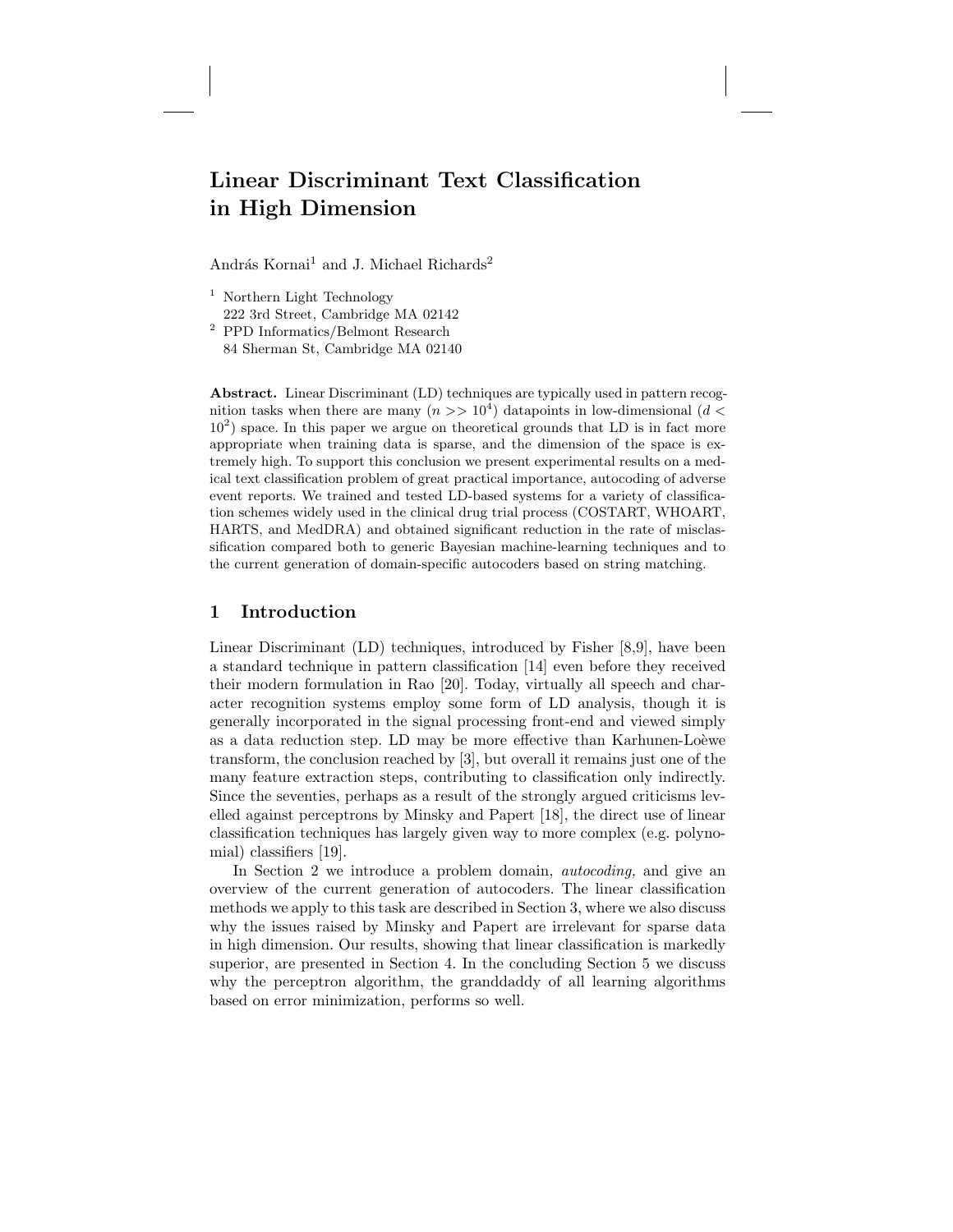# 2 Autocoding

In the clinical trial process for new drugs, health professionals routinely generate adverse event reports that describe side effects of the drug under trial. Coding these reports or verbatims to an established set of codepoints as provided by various standardized classification schemes such as WHOART, COSTART, HARTS, or MedDRA can be thought of as an instance of the general information retrieval/text classification problem, or more specifically, as an instance of the message routing (MR) problem [13]. In supervised MR we are faced with the following problem: given some categories  $C = \{C_1, C_2, \ldots, C_k\}$  and some "truthed" documents  $F = \{F_1, F_2, \ldots, F_n\}$ with their true categories  $t(F_i) \subset C$ , for any new document  $F_{n+1}$ , find the most likely value of  $t(F_{n+1})$ , i.e. the category or categories associated to  $F_{n+1}$ . In a typical MR system files are first reduced to multisets or bags of words or word stems in the preprocessing stage, so that the task becomes classifying these bags of words, or stems, rather than the original files. Given an arbitrary fixed ordering of words/stems, e.g. as created by a perfect hash function, bags are in one to one correspondence with vectors of a large dimensionality d (the number of words, usually several thousand to a few hundred thousand) having only nonnegative integer coefficients called in these applications the counts. Looked at this way, MR is a classification problem in Euclidean space, and dimension reduction, usually in the form of Singular Value Decomposition (SVD) is a key aspect of successful classification [5,11].

Currently, pharmaceutical companies and clinical research organizations largely rely on the expertise of human coders familiar with these coding schemes [7], employing MR techniques only very conservatively, primarily to assure that similar verbatims receive the same code. To check for similarity, the current generation of autocoders perform some combination of the following abstraction steps [12,10]

- 1. special character normalization
- 2. spell correction
- 3. acronym expansion
- 4. undoing abbreviations
- 5. capitalization
- 6. morphological analysis (stemming)
- 7. synonym-based data enrichment
- 8. word order normalization

in the hope that the result matches an already coded verbatim listed in the synonym table shipped with the system. These autocoders are therefore nearest neighbor classifiers, but the abstract string-similarity neighborhoods around the verbatims in the synonym table are very small. Since unseen strings will remain unclassified if they do not fall into any of these neighborhoods, the current generation of autocoders often reject (leave unclassified)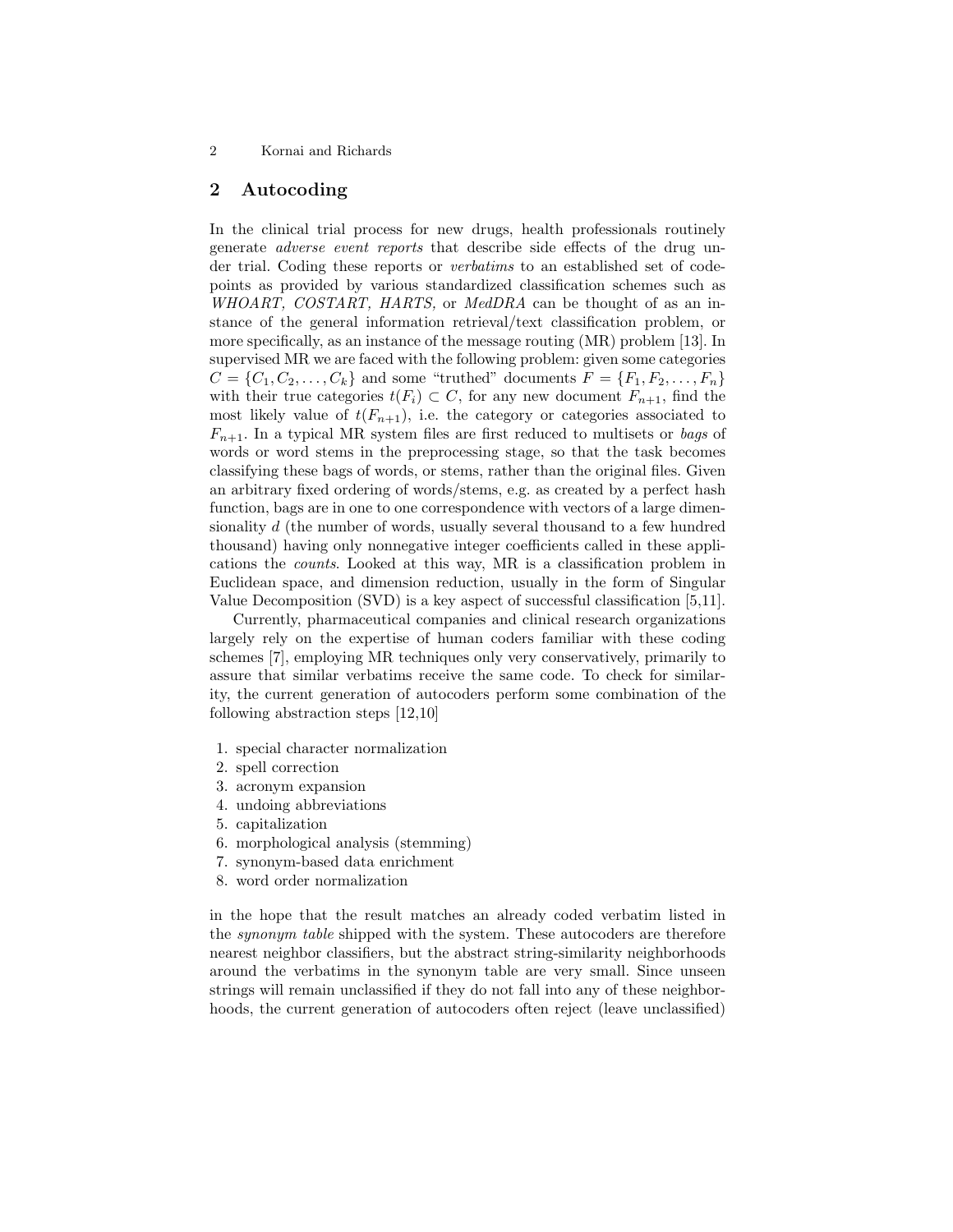85% of the data. This is not to say that such techniques are useless (see [6] for a detailed study of their impact on queries in the biomedical domain), but they represent an extreme tradeoff between error and reject rates. In a machine intelligence context (and also for practical purposes) we are interested in techniques that can generalize better to data not seen in training, even at the cost of increased error. Our system contains only steps 1 (substituting " $\mathbb{Q}$ " by AT, " $\#$ " by NUMBER etc.), 5, and 6 (a variant of the Porter stemming algorithm), since the other steps had insignificant impact on performance.

The two most salient properties that set autocoding apart from the bulk of the work on IR and message routing are that (1) the messages tend to be fairly short: in our samples, the average verbatim is less than 5 words and (2) the verbatims by no means conform to the standards of English syntax. In our work, a considerable portion, over 10%, of the verbatims is in German, French, or some other language, and the source language is not known in advance for the autocoder. Verbatims also tend to be heavily abbreviated, both in their syntax (ALLERGY ARMS AND LEGS instead of SKIN ALLERGY ON THE ARMS AND LEGS) and at the word level (POSS. INTERSTITIAL INFLAM. instead of POSSIBLE INTERSTITIAL INFLAMMATION), have nonstandard word order (ACNE FACIAL RECURRENT instead of RECURRENT FACIAL ACNE), and of course contain a large number of medical terms not found in standard dictionaries. These difficulties extend well beyond adverse event coding: similar issues need to be faced in coding to disease, symptom, or procedure classifications such as DSM4, ICD10 or ICPC.

# 3 Methods

It has long been noted that word pairs and in general word  $n$ -grams are more informative than word unigrams alone. However, on a space encompassing  $n$ -grams the direct use of generalized matrix inversion techniques would have prohibitive storage requirements: for a typical vocabulary of 20k words we would need 400 megabytes for bigrams and 8 terabytes for trigrams. In addition to this *storage problem*, there is the more subtle but even more dangerous data problem: corpora for reliably estimating 8 trillion datapoints are simply not available. One way out of this problem is replacing measured values (frequency ratio estimates of probabilities) by computed values, using various backoff schemes [4]. This is a very active area of research, especially in language modeling for speech and character recognition, where corpora with  $10^8 - 10^9$  words are now routinely available. Adverse event data are not available in these quantities: a typical clinical trial will generate only a few thousand words. To escape the data problem, we only use actual counts, "estimating" the probability of non-occurring n-grams by zero.

We solve the storage problem by a carefully designed sparse vector framework, which employs symbolic techniques to such an extent that we found it expedient to implement it in Java. While Java is currently not well suited to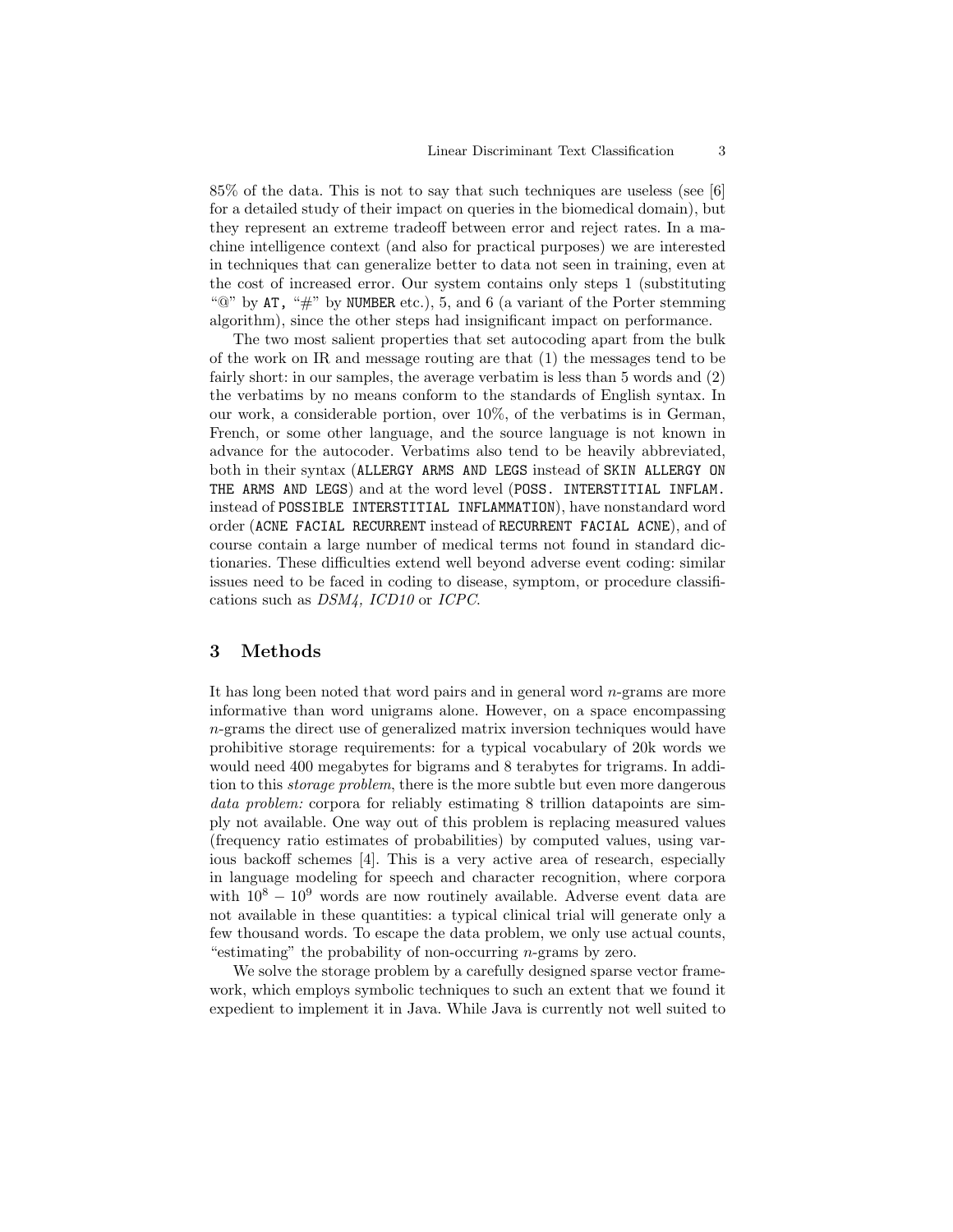large-scale numerical work (see e.g. math.nist.gov/javanumerics), in the sparse vector library we incur only a constant factor overhead, so that moving from unigrams (words) to  $n$ -grams scales linearly with  $n$ . This is particularly important, since the dimension d of our sparse vectors is  $\sum_{i=0}^{n} V^i \sim V^n$ , so as n moves from 3 to 20, d moves from  $10^{13}$  to  $10^{86}$ . In this paper we will ignore the implementation details and simply assume that verbatims are characterized by *count vectors* that contain all  $i$ -gram counts for each verbatim for  $1 \leq i \leq n$ , and codepoints are characterized by *weight vectors*  $w_i$  that store the relevance  $W_{R,j}$  of the *i*-gram R to the jth class. For each class, we can also employ a 0th element  $w_{0,j} = -b_j$  called the bias. We use standard linear machines where the result of the classification is defined as the  $j$  for which the scalar product  $(w_i, c)$  with the count vector c is maximal (after subtracting the biases).

Since Minsky and Papert [18] the central objection to linear classifiers has been the observation that in normal  $d$ -dimensional space the sets of points corresponding to different classes tend not to be linearly separable. Indeed, data sets obtained by measuring physical parameters of objects, such as the Fisher iris data, are almost always "cloudy", partly because of measurement errors, and partly because of the inherent variability of the real-world process that created the objects. Also, such data tend to have low dimension, since measuring different dimensions typically requires separate instrumentation. In our case, however,  $d$  is  $10^{13}$  or even higher, and only artificially constructed, as opposed to actually observed, data sets will manifest nonseparable behavior. To see what is involved here, consider two classes C and D with count vectors  $c_i$  and  $d_j$ . For these classes to be nonseparable, the convex hulls of the  $c_i$  and  $d_j$  need to intersect, meaning that we find two convex linear combinations  $\sum \gamma_i c_i = \sum \delta_j d_j$ . Taking the coordinates at an arbitrary  $n$ -gram  $R$ , the counts need to show the same equality, meaning that for each R some C counts need to bracket some D counts or conversely, some D counts need to bracket some C counts. There are many Rs where this routinely happens, in particular, counts for stopword unigrams are not expected to be separable. But overall nonseparability would require all counts to be nonseparable, which is contrary to experience. What we find in practice is that each class has its characteristic words and n-grams, most of which do not even appear in competing classes. The overall effect is that each class is concentrated in a low-dimensional  $(d = 10<sup>1</sup> - 10<sup>3</sup>)$  subspace, and these subspaces are largely disjoint.

## 3.1 Shared components

The algorithm has two modes of operation: training and classification. In training mode, the input consists of verbatims and associated truth values, typically extracted from a database in a preparatory step, and the output is a file of weight vectors. In classification mode, the weight vectors produced during training are read in as input, and for each input verbatim a list of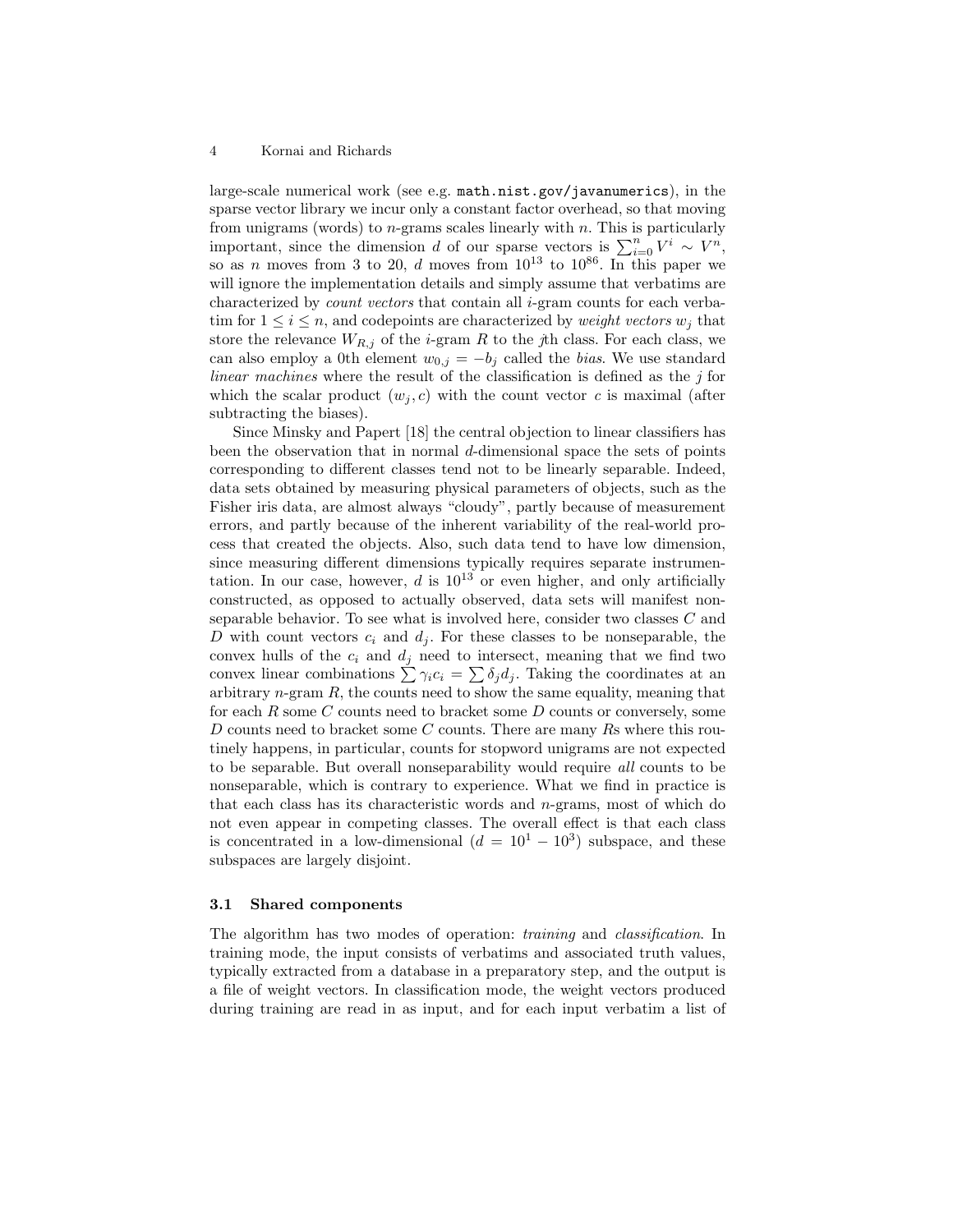truth values and confidences is output. Most of the code, including the normalization steps described above, are shared between the trainer and the classifier. Major steps in training are as follows.

## 3.2 Preprocessing

We employ shallow parsing techniques [1] to identify chunks separated by hyphens, parentheses, and other punctuation. A novel aspect of this step is the ranking of the chunks according to their hypothesized hierarchical importance. Chunks shorter than four words that span the whole verbatim are considered definitive in the sense that they contain all the information necessary for classification and receive rank 0, partial chunks have rank 1 and higher. As Table 1 shows, the number of less valuable (higher ranked) chunks emerging from our shallow parser falls of rapidly with rank. The quality of the information contained in lower-ranking chunks is also rapidly decreasing.

|                   |        |       |                | WHOART WHOART COSTART COSTART |
|-------------------|--------|-------|----------------|-------------------------------|
|                   | tokens | types | tokens         | types                         |
| trainset          | 64765  | 64515 | 50301          | 8038                          |
| testset           | 7195   | 7195  | 5589           | 1718                          |
| rank <sub>0</sub> | 62636  | 62366 | 50264          | 7946                          |
| rank 1            | 10759  | 8630  | 1796           | 556                           |
| rank 2            | 649    | 524   | 92             | 38                            |
| rank 3            | 22     | 22    | $\mathfrak{D}$ | $\mathfrak{D}$                |
| rank 4            | 2      | 2     | $\mathbf{0}$   |                               |

Table 1. Distribution of chunk ranks

In one set of experiments, we obtained 93.1% correct classification using rank 0 chunks, but only 55.9% using rank 1 chunks (COSTART), and 72.6% using rank 0 vs. 39.5% using rank 1 *(WHOART)*. It is therefore tempting to discard every chunk with rank  $\geq 1$ . However, classifiers combining rank 0 and higher rank information with the proper weighting scheme in fact reduce the error rate by about 20%. This is less than the 40-56% reduction one may expect based on rank 1 alone, but of course these are not fully independent information sources, since the chunks at different ranks are highly correlated. Differential use of the chunks, using lower weights for higher ranks, is important not only in extracting the information, but also in protecting the weights based on rank 0 from contamination by higher rank material.

## 3.3 Initialization

We initialize the weight vectors based on the definitive rank 0 and rank 1 n-grams. This is, in essence, an "example-based learning" technique [2]. It is particularly important in our case because this step ensures that examples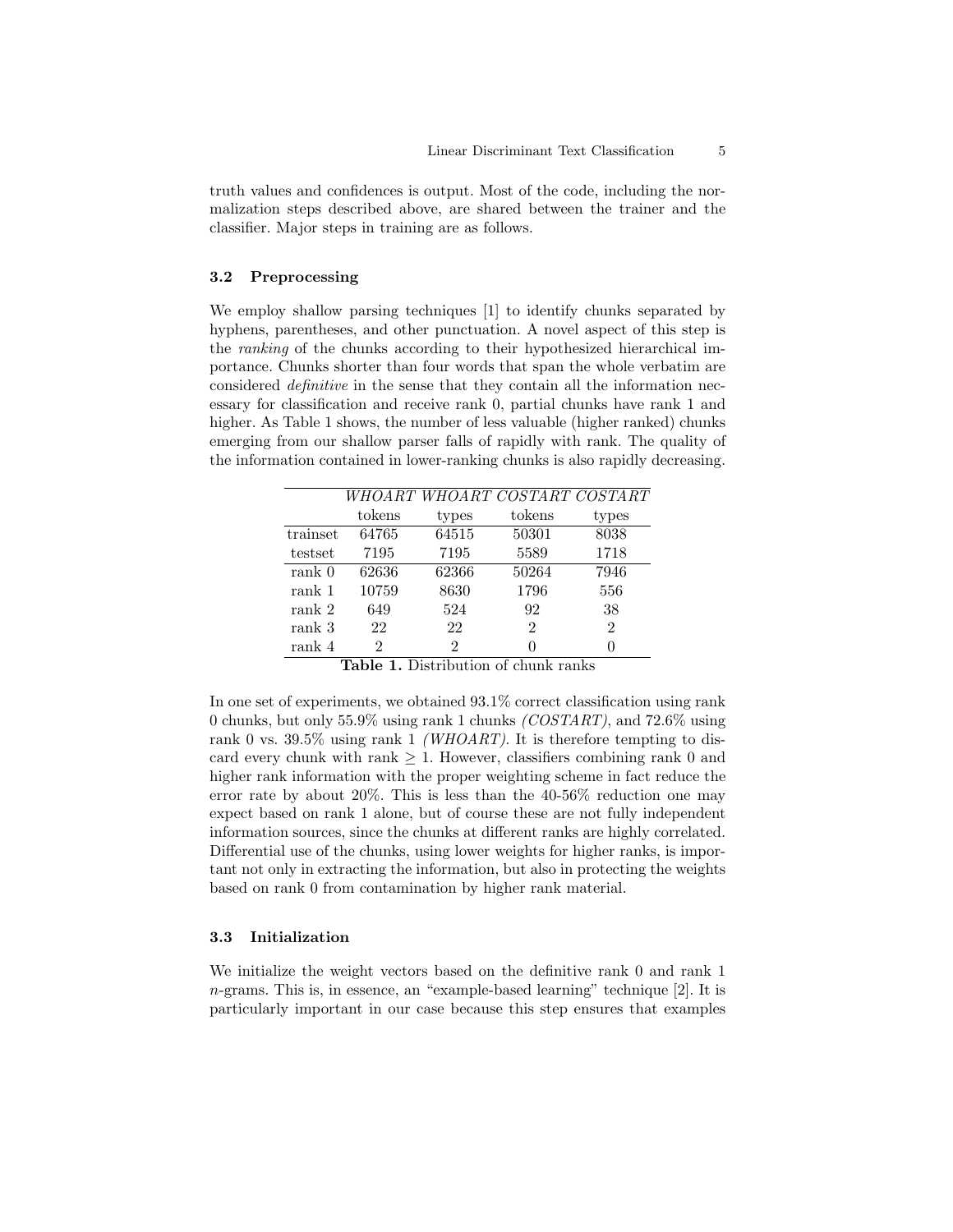occurring only once get used in classification, and therefore our perceptron subsumes, as a special case, the traditional synonym table-driven methods.

Based on the seeds accumulated thus far, we perform statistical  $n$ -gram analysis, and add every *i*-gram that is *valuable* in the sense that it appears as part of a more than one definitive n-gram. The importance of this step is to enable generalization: without it, a verbatim that is missing from the training set can be found only if it has a sufficiently short and high-ranked substring in the training set. With the addition of valuable n-grams success rates on unseen verbatims go from  $42.8\%$  to  $72.6\%$  (COSTART). The weight of the valuable  $i$ -grams, together with the original definitive  $n$ -grams, is clipped at 2, so as not to attribute undue importance to frequent examples.

The main novelty of our  $n$ -gram frequency analysis is that the sparse vector library enables us to implement it for  $n$  as high as we wish. Because the average verbatim is slightly less than five words long, we found no advantage in using  $n > 4$ , but in other message routing applications, such as the analysis of discharge reports, the ability to increase  $n$  is likely to provide additional benefit.

Our procedure is for each category to take the list of  $n$ -grams that appear  $k > 1$  times, and assign a weight of  $k/F$  to each, where F is the count of the most frequent such n-grams. The example-based, valuable, and frequent lists are all filtered for stopwords. Flat initialization (without filtering stopwords and words that appear only once, and omitting the steps described above) would be a considerably simpler procedure, but it leads to noticeably worse iteration results: for example, in the VISION bodysystem (WHOART, 1461 training examples for 51 categories) Widrow-Hoff iteration yields 62.5% correct classification from flat initialization, and 67.5% from the more complex initialization described above.

#### 3.4 Iteration

In machine learning systems the iterative step is usually performed via generalized inverse computation. Here the lack of concern for nonseparability enables us to implement this step more directly. We experimented with a variety of settings and update formulas, ranging from classic Widrow-Hoff perceptron to Winnow, but we report results only on Widrow-Hoff, since the choice between different update formulas had an order of magnitude less impact than the size effects discussed in Section 4. Iteration cuts error rates by a quarter  $(COSTART)$  to a third (WHOART). In the course of experimenting with a variety of stopping criteria, we generally found that within the first  $k$  iterations (usually between 5 and 20) the one that was best on the training set was either the best one on the test set as well, or that the difference between the two was insignificant. Typically, very little improvement is seen after the first 3-7 iterations, suggesting that the system memorizes quite effectively what little training data is has.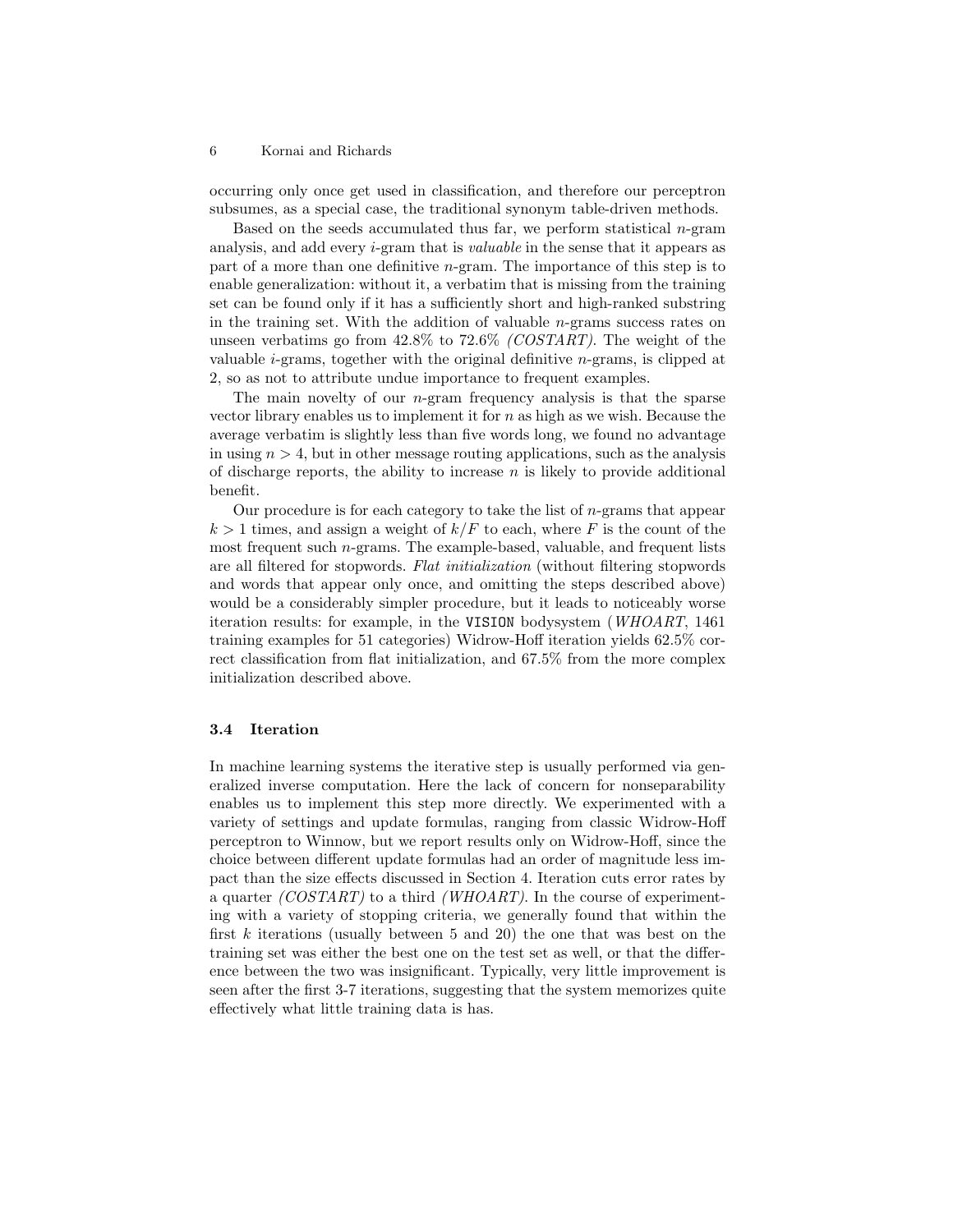An important negative finding concerning both initialization and iteration was that using non-zero biases (constant terms) does not improve the classification rate. Since in general a system with a larger number of parameters is expected to provide better results, the fact that bias-free linear machines offer as good classification as those using biases is strong evidence in favor of the geometrical picture offered at the beginning of this Section, namely that the different classes are comfortably segregated in different subspaces of the overall space.

## 4 Results

As in any classification task, the results of autocoding are heavily impacted by size effects: the less training data are available, and the more detailed the classification scheme, the higher the misclassification rate. For synonym-table based systems the results of autocoding also depend very heavily on the size of the synonym table and on the amount of repetition in the data, which can vary extensively: for example our raw COSTART data has over 56k verbatim tokens, but less than 10k different types, while our raw WHOART data has only 250 repeated tokens for over 72k types. The normal procedure is for each data set to randomly select 90% for training and 10% for testing: this would results in a test set that has over 65% overlap with the training set for COSTART but less than .5% overlap for WHOART. Thus, a table-driven system, which simply memorizes the training data, would have over 65% success on the raw COSTART data but less than 1% on WHOART.

To remove the effect of repetition, we uniqed both training and test data, and omitted from the test set every verbatim that was present in the training set. This procedure of course decreases the absolute numbers we report, but the results provide a pure measure of generalization ability. To control for the widely different number of categories across different coding systems, we first grouped together codepoints belonging to the same bodysystem, which reduces the number of COSTART classification categories to 12, and that of WHOART categories to 32.

| coding                                         | total                  |      |         |      | $\#$ of test set % correct % correct % correct |      |  |
|------------------------------------------------|------------------------|------|---------|------|------------------------------------------------|------|--|
| system                                         | verbatims classes size |      |         |      | linear AV Discovery Bayesian                   |      |  |
| <i>WHOART</i>                                  | 7794                   | - 32 | 865     | 84.9 | 58.5                                           | 66.3 |  |
| <i>COSTART</i>                                 | 8038                   |      | 12 1718 | 95.7 | 61.2                                           | 80.7 |  |
| Table 2. System comparison with few categories |                        |      |         |      |                                                |      |  |

At this level of granularity, the linear classifier already cuts down by half (WHOART) to three quarters (COSTART) the error rates obtained with AltaVista Discovery and with a high quality state of the art commercial Bayesian classifier. As we increased the number of categories, the performance difference became even more marked, and we had increasing difficulties providing enough real memory for these systems (especially the Bayesian) to complete training.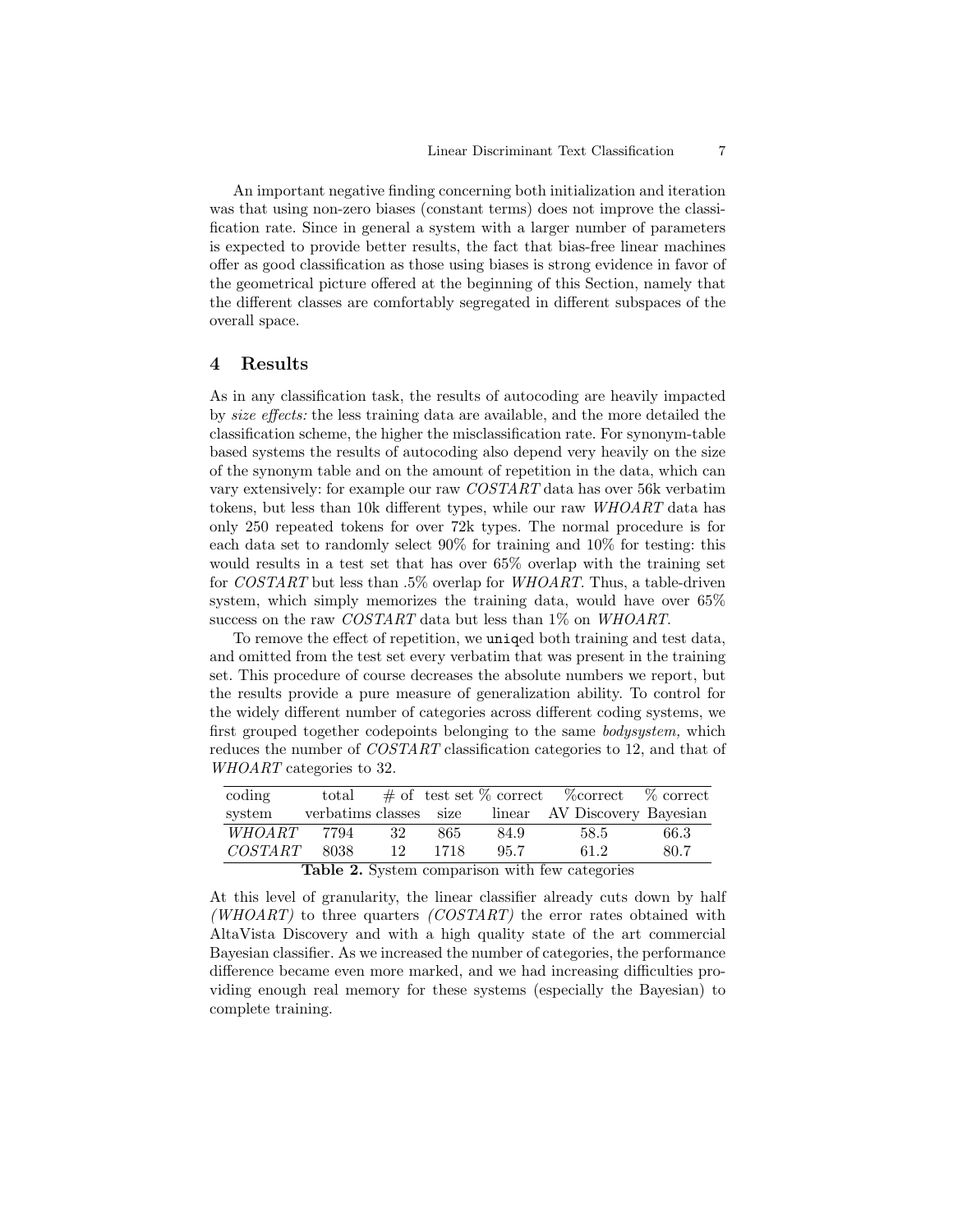Because the bodysystem-level classifier performs quite well, we can use it as a master, whose output is used to select one of 12 bodysystem-specific slave classifiers which route the verbatim to its detail category. A direct classifier, routing from the root node to one of 730 leaves without the use of intermediary nodes, routes 85.9% of the test data correctly. The cascade has a combined classification rate of 85.8% at a reject rate of 1.3%. Since this is not a significant loss in accuracy, we use the cascade scheme extensively in the MedDRA classification task, where the number of codepoints is so large that the considerably lower memory requirements and improved speed of the cascade method become relevant. We experimented on several data sets coded according to different systems. The main parameters of these sets are summarized in Table 3 below. Train and test sets are uniqed, non-overlapping.

| coding       | $_{\rm total}$    |         | $#$ of test set | Z.      |
|--------------|-------------------|---------|-----------------|---------|
| system       | verbatims classes |         | size            | correct |
| WHOART       | 7794              | 470     | 865             | 71.1    |
| COSTART      | 8038              | 722     | 1718            | 83.2    |
| <b>HARTS</b> | 45465             | 1257    | 4546            | 76.6    |
| MedDRA       | 156307            | 3818    | 13240           | 73.9    |
| л.<br>$\sim$ | $\sim$ $\sim$     | $\cdot$ |                 |         |

Table 3. Classification results

These numbers are about 20% better than those produced by state of the art machine learning systems without domain-specific knowledge, and on COSTART our classification rate is quite comparable to that reported in [15], a system which relies on an extensive effort of using the knowledge of doctors to handcraft a detailed synonym table (we found no results reported on WHOART, HARTS, or MedDRA so far). The 16% error rate we obtained by generic machine learning techniques is within striking distance of the 12% initial error rates of medically trained human coders who are well versed in the classification scheme. Our own efforts to hand-classify the data show that laymen without such training have error rates of 20% or higher, so the perceptron can already be argued to have acquired half of the domain-specific knowledge required for adverse event coding.

For practical purposes, the system needs to go beyond providing a hard classification decision and indicate the level of confidence it has. In linear classifiers, the most natural confidence measure would be the size of the scalar product: the larger this number, the more confidence we should have that our classification is correct. We found that by considering not only the top value, but a linear combination of the top two values, we obtain a better measure of overall confidence. By using this linear combination, we are in effect penalizing decisions where the second best choice comes very close to the first – adding subsequent terms for third, fourth, etc. gave no significant improvement over this simple idea.

Using the confidence as a rejection threshold, we can tune our system from rejecting nothing, the default mode, to rejecting as much as 80% of the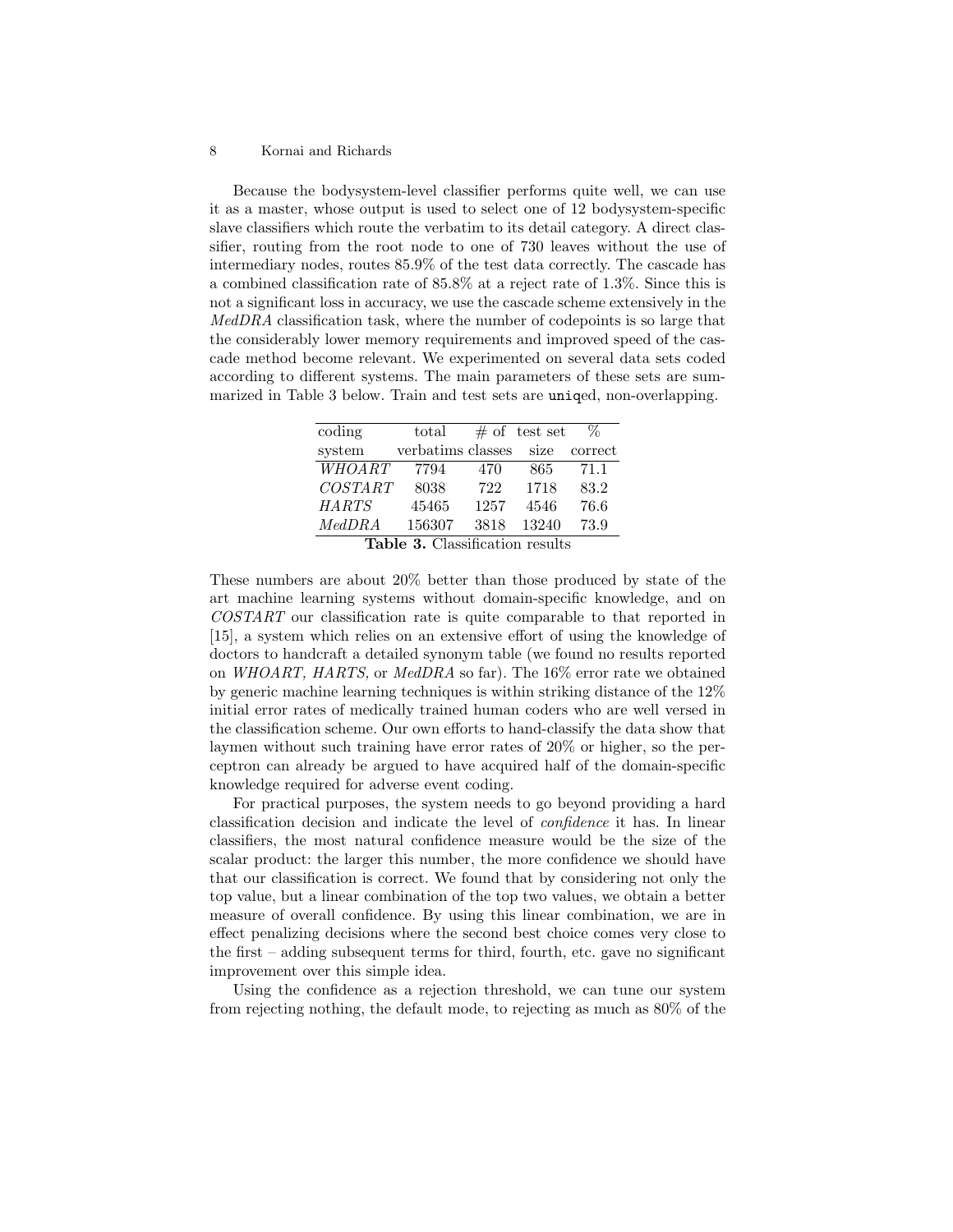data. While this may seem extreme, such high rejection rates are actually quite normal for synonym table-driven MedDRA autocoders. As Figure 1 shows, at 80% reject our error rate is 2.7%, one tenth of our error rate at 0 reject.



Fig. 1. Error rate as a function of rejection rate

# 5 Conclusions

The overall conclusion emerging from our experiments is that the remarkable power of simple perceptrons in this problem domain comes from a good match between the linear model and the actual structure of the data. When the dimension of the feature space is low and there are many datapoints, as in speech or character recognition, hyperplanes are simply incapable of modeling the actual complexity of the decision boundaries. In autocoding the dimension of the feature space is extremely high, and different classes are contained in largely disjoint subspaces, so that linear machines, with no bias, can already define decision boundaries which are as intricate as required. In effect, our perceptrons are nearest-neighbor classifiers, and the neighborhoods are well separated by coordinate indexes.

The details of the training, one-step vs. cascade, flat vs. complex initialization, Widrow-Hoff vs. Winnow, have only secondary effects. In the preprocessing stage, the use of standard string-normalization steps such as spell correction or undoing the abbreviations hardly had any impact. Whether deeper parsing would improve performance remains to be seen, but the nonstandard syntax and style, not to speak of the multilingual nature, of adverse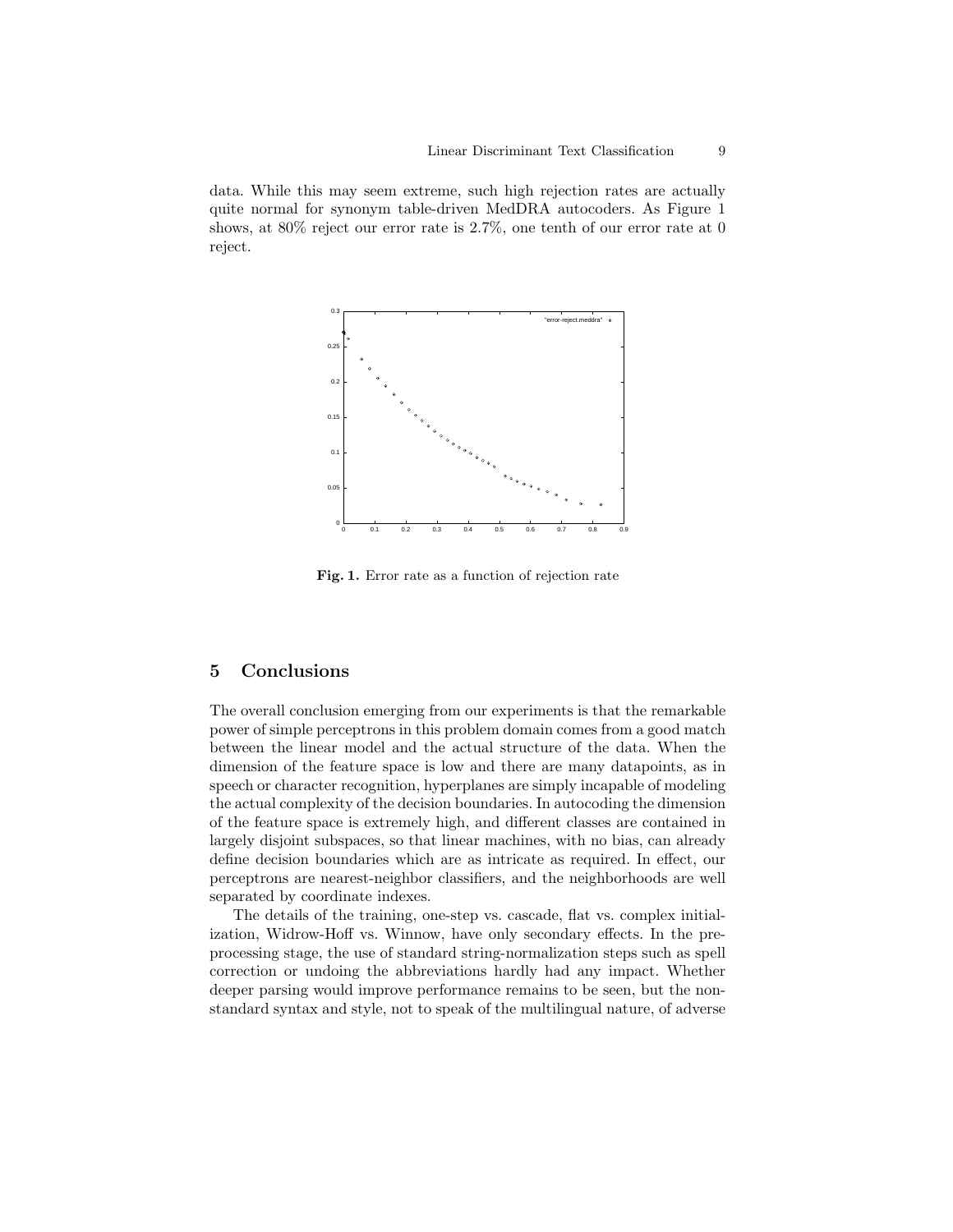event reports create considerable difficulties for attacking the problem from this direction.

The main linguistic technique we found useful was morphological analysis (stemming), which yielded a small but consistent improvement of 4-5%. This improvement is not nearly as good as that found in [16] for the case of short queries and short documents, but is consistent with our observation that stemming and other string-normalization steps are weak in the sense that they leave most of the unseen data unclassified.

For TREC, [21] argued that "learning algorithms based on error minimization and numerical optimization are computationally intensive and prone to overfitting in a high dimensional feature space". For autocoding, both the computational feasibility of linear classification and its theoretical justification depend on the sparseness assumption. Given that the weight vectors have dimension as high as  $10^{86}$ , if all the zero components were replaced by nonzero backoff numbers, computing a single scalar product could take longer than the lifetime of the universe. Linear separation can be guaranteed because any class will have distinctive n-grams, an assumption that would no longer hold if a large number of counts (or backoff values) would be nonzero. As for overfitting, the experimental results presented in Tables 2 and 3, with no overlap between test and train data, demonstrate quite clearly that this is not a valid concern here. While we have not run any experiments to specifically demonstrate this, we hypothesize that the overfitting observed in [21] is due to the fact that SVD actually makes the space less sparse than it is required for good linear separation.

The most salient property of autocoding data is that a single class (topic) rarely has more than a few hundred terms (*n*-grams) altogether, which obviates the need for feature selection, a crucial step in conceptually closely related TREC-based work [21,17]. However, the performance-limiting factor in MR is rarely the large classes with plenty of training data: the bulk of the error comes from those classes for which very little training was available. In this respect, conclusions drawn from large sparse datasets are even more relevant than conclusions based on a few well-represented categories.

## Acknowledgment

This work was supported under SBIR grant  $\#$  2 R44 CA 65250 from the National Cancer Institute, National Institutes of Health. The authors would like to thank Michael Johnston, Jeremy Pool, and Lisa Stone for their help at various stages of the project.

## References

1. Steven Abney. 1991. Parsing by chunks. In Robert Berwick, Steven Abney, and Carol Tenny, editors, Principle-based parsing. Kluwer Academic Publishers.